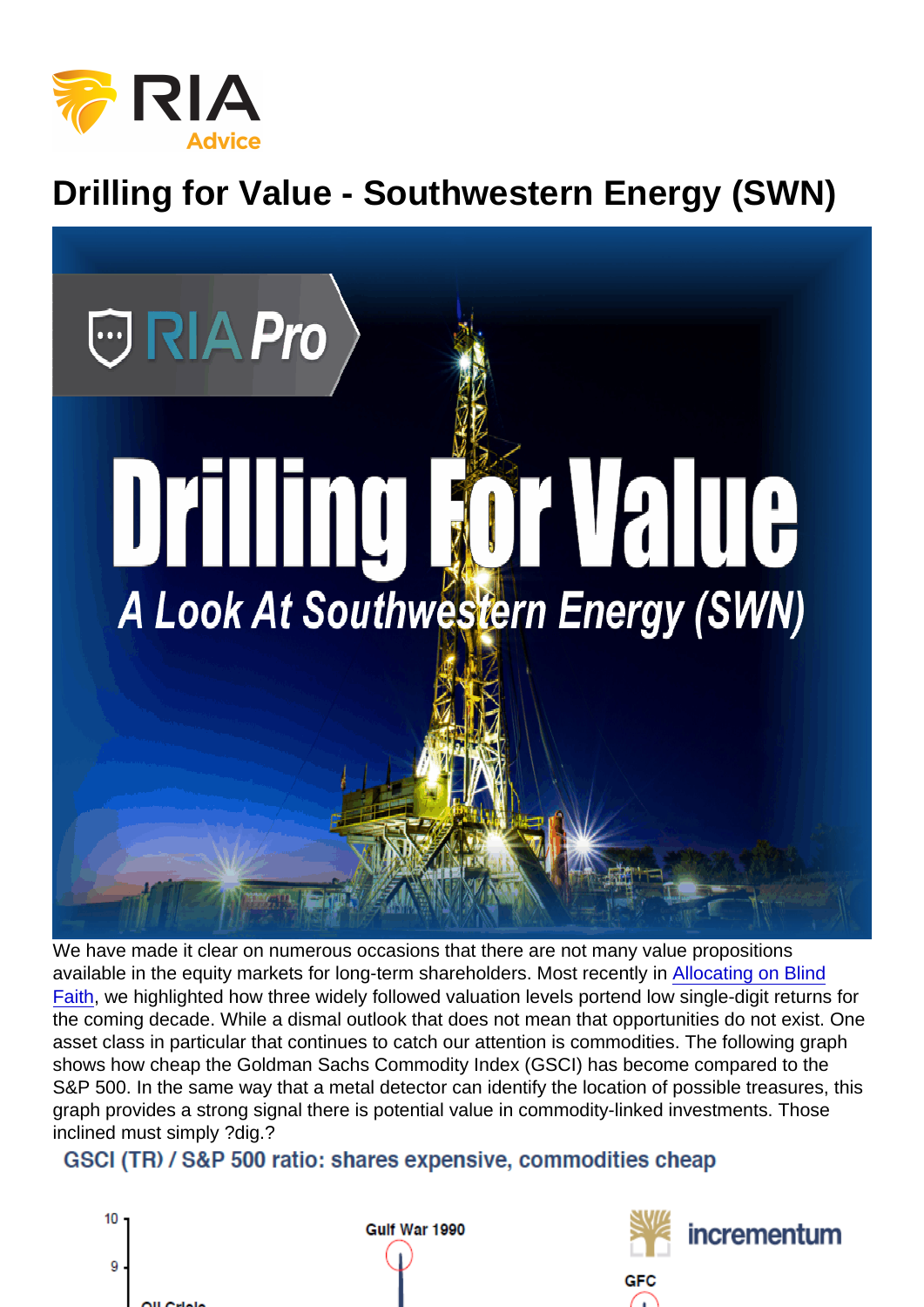Within the commodity sector, we have a few stocks that are on our watch list for possible investment. In this article, we explore one of them, Southwestern Energy Company (SWN). SWN is a natural gas exploration and production company headquartered in Texas. It is somewhat unique in the energy sector as it is one of a few publically traded companies that are almost entirely focused on natural gas. Most of SWN competitors have much higher exposures to oil and other energy products. In 2017, for instance, 97% of SWN?s revenue was derived from the production, transportation, and marketing of natural gas (NG). By using both a technical and fundamental examination, we can better assess whether SWN is worth owning.

## Technical Study

We start our technical study with a short-term graph covering the last 12 months and then expand further back in time for a broader context as to where SWN has traded, relevant trends, support and resistance levels, and what that might portend for the future. SWN appears to have bottomed following a significant decline over the last few years. There is reason to believe a true bottom has formed as shown in the one-year graph below. Three bullish buy signals based on the Moving Average Convergence Divergence (MACD) indicator have occurred as indicated by the dotted vertical lines. Additionally, the 50-day moving average crossed over the 200-day moving average in July. Further a strong support line (gold dotted line) has formed and has been tested successfully on numerous occasions. Currently, the support line is near \$4.70 which provides a solid level to establish risk parameters for a potential trade. That price level, less a 3% cushion (\$4.55), should serve well as a stop loss acting as a trigger to reduce or eliminate the position and risk if SWN closes below that price level.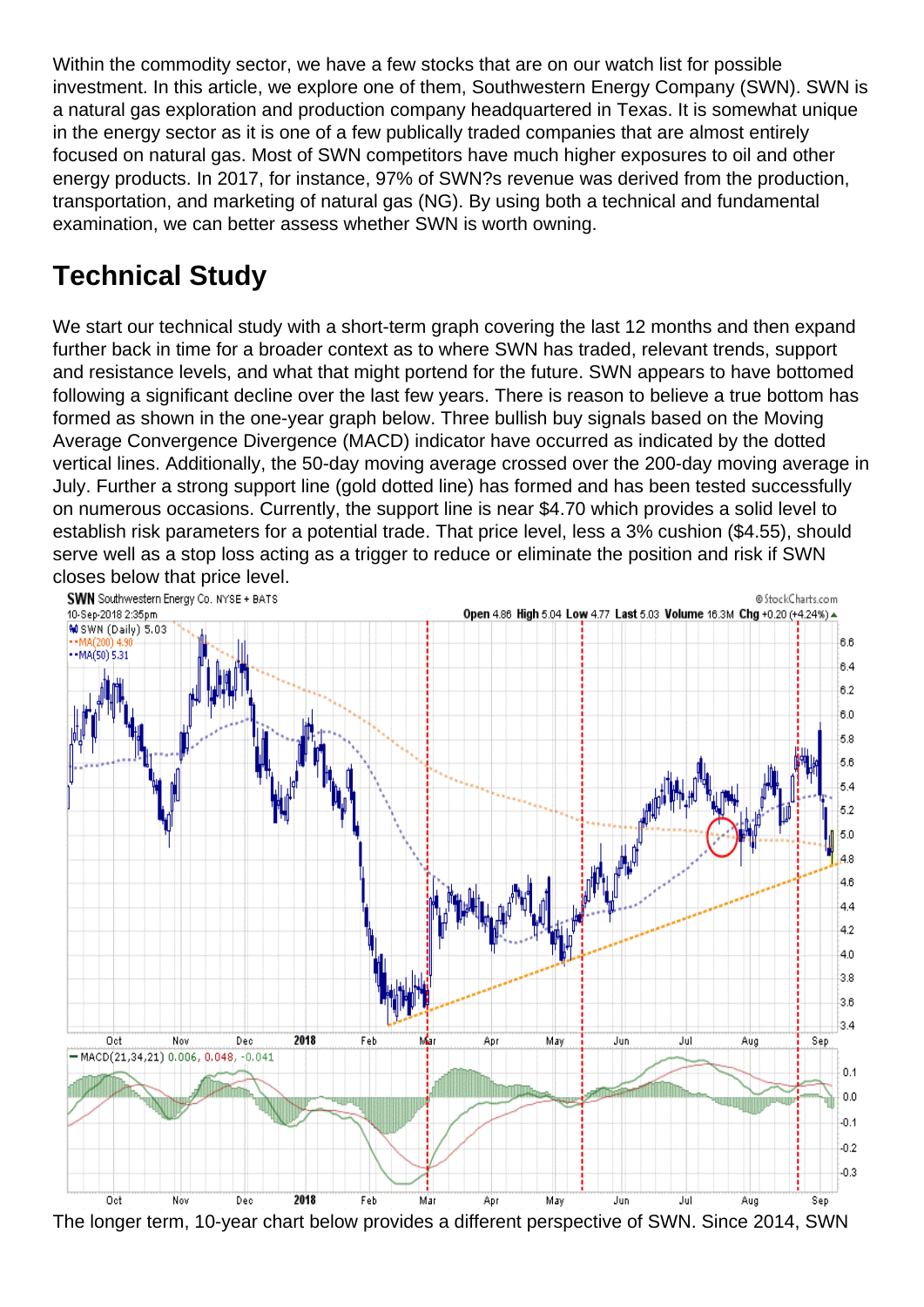has declined by almost 90%. However, since March it has shown signs of bottoming. While the shorter-term chart leaves room for optimism, the longer-term chart certainly gives reason for pause.

The current price (\$5.00) is not far from the 3-year downtrend resistance line (\$5.74) which has capped every rally since 2014. ?If SWN were to convincingly close through that 3-year resistance line, it would greatly improve our longer-term confidence and appetite for risk. Also of concern, the stock is considered overbought based on the Williams % Ratio (momentum indicator). We are not overly concerned with the Williams % Ratio as the ratio can stay at extreme levels for long periods without resulting in a meaningful change in the direction of a security?s price. If SWN is reversing the decline of the prior years, we would like to see it establish a pattern of higher highs and higher lows. Thus far, that has only recently begun to occur but six months certainly does not make a dependable trend. The technical picture for SWN is tilted somewhat favorably as it allows us to establish guardrails for taking additional risk. Using the charts as a framework, one can enter a long SWN position with a downside stop loss of 4.55 (4.70 less a 3% cushion). At the same time, if the upside trendline is broken the next price target is the November 2017 high of 6.72. The gain/loss ratio of the potential short-term upside target (6.72) to the downside stop loss target (4.55) is over 4:1, a compelling data point.

### Fundamentals

The sharp decline in the share price of SWN compressed the valuation multiples that investors were willing to pay. In 2007, for instance, SWN?s price to sales ratio was over 10. Since then it has steadily eroded to its current level of 1. Price to trailing 12 months earnings (P/E) has also cheapened significantly, having steadily dropped from the mid 20?s to its current level of 8.80. As a point of comparison, consider that SWN reported revenue of \$763.11mm and EBITDA of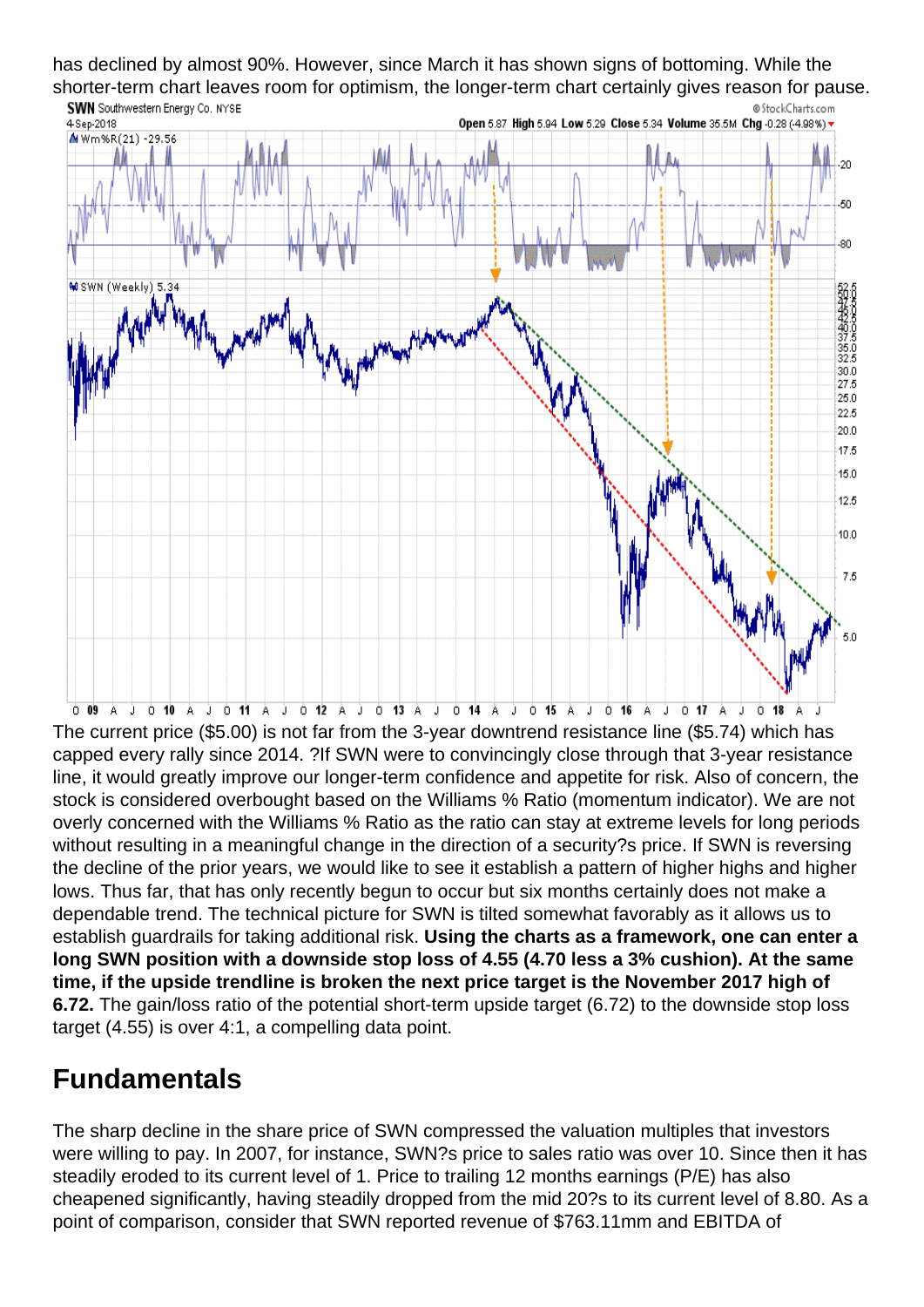\$397.17mm in the fourth quarter of 2006. In the most recent earnings release, revenue was reported at \$3,282mm (3.3x greater than 2006) and EBITDA was \$914mm (1.3x greater than 2006). At the same time, the market cap (number of shares outstanding times the stock price) is currently \$3,296mm versus \$5,897mm at the end of 2006. Simply put, investors are getting a lot more for their money than in prior years. From a liquidity perspective, SWN total liabilities have declined significantly over the last four years. Its ratio of long-term debt to equity now stands at 158% versus over 1000% in 2015. While financial leverage is not as great as it was, we are in turn provided a greater level of comfort in their ability to service the debt. Among the many fundamental indicators we use to evaluate stocks for inclusion in our portfolios, two are worth emphasizing. They are the Piotrosky F Score and Mohanram Score.

- The Piotrosky F Score uses nine factors to determine a company?s financial strength in profitability, financial leverage and operating efficiency. Currently, SWN scores a very favorable 8 on a scale of 1 to 9.
- The Mohanram Score uses eight factors to determine a company?s financial strength in earnings and cash flow profitability. SWN scores a 5 on a scale of 1 to 8.

Of additional interest Zacks has strong ratings in various metrics as follows:

- Zacks Rank 2? (1-5, 1 being the highest)
- Growth Score B (A-F, with A being the highest)
- Value Score A (A-F, with A being the highest)
- Momentum Score A (A-F, with A being the highest)
- VGM Score A (A-F, with A being the highest)

SWN is trading at a much cheaper valuation compared to years past. That said, we must remain vigilant as SWN relies on one product, NG. Swings in the price of NG due to ever-changing supply and demand variables can be violent and earnings can change sharply.

#### **Seasonals**

?Our time-tested, long-range formula is pointing toward a very long, cold, and snow-filled winter," - Peter Geiger in a statement on the Farmers? Almanac website. We start this section with the obvious disclaimer that we are not weathermen. Nor would we recommend an investment based on a weather forecast. That said the weather outlook can greatly affect sentiment and the demand for NG and therefore affect SWN?s earnings and stock price. In the short run, it behooves us to understand how the expectations for a cold winter, as is expected by some long-range meteorologists, and the potential for rising NG prices might affect the price of SWN. The graph [below shows a significant one-year rolling correlation between the prices of NG and SW](https://realinvestmentadvice.com/wp-content/uploads/2018/09/4-correl.png)N and therefore short-term holders should consider that weather could easily play an outsized role in the pricing of SWN.